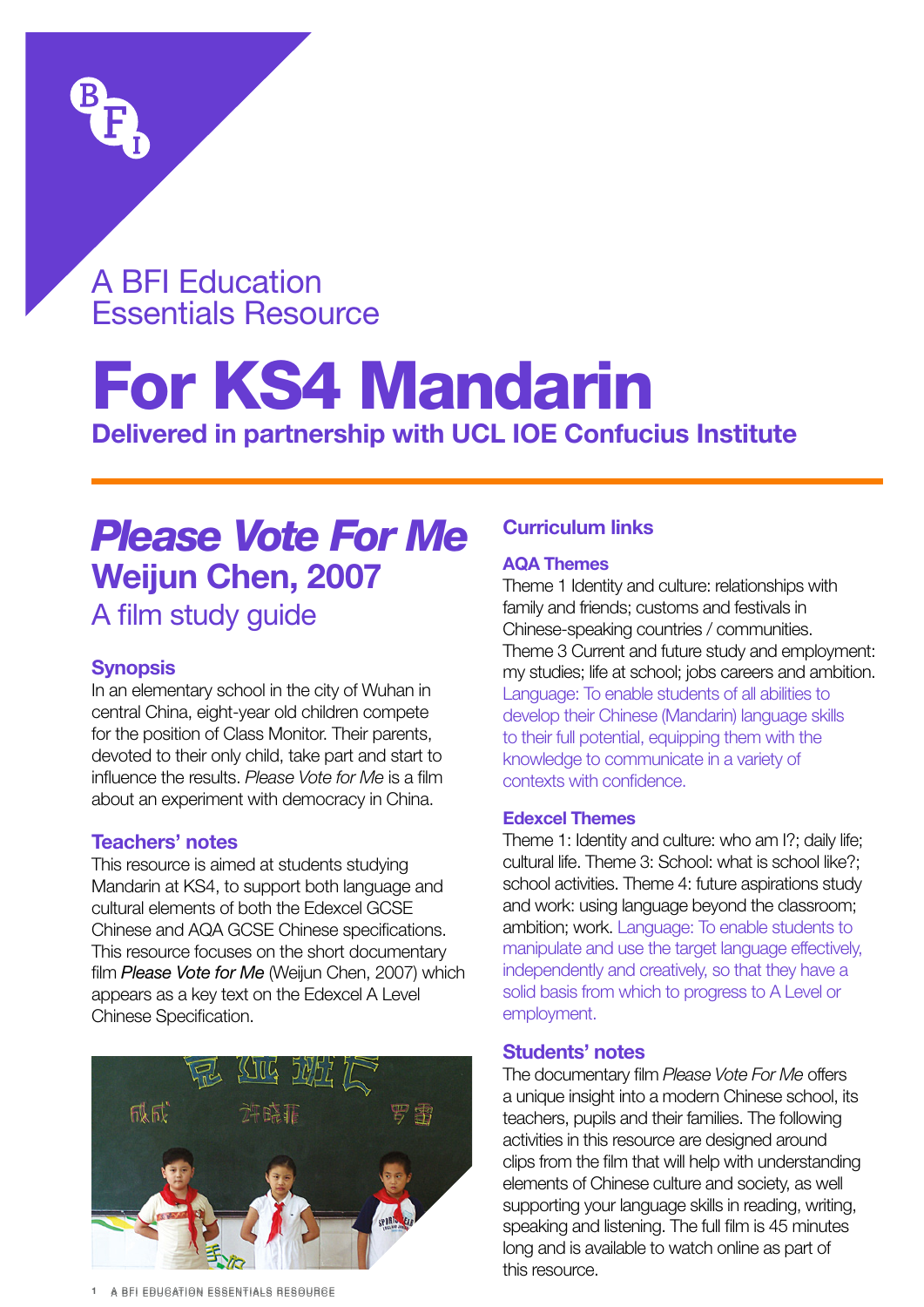# INTRODUCTION

*Please Vote For Me* zooms in on a Grade-three class in a Primary School in the city of Wuhan, central China. These schoolchildren, ingrained with "official standard" ideology, have their first encounter with democratic rules through a class experiment. Following the process of a democratic election, eight-year old children compete for the position of Class Monitor, egged on by their teachers and influenced by doting parents. The three main characters, Cheng Cheng, Luo Lei and Xiaofei Xu, take up the challenge in different ways, and their campaign strategies, canvassing and election promises provoke startling responses from their classmates and their parents. Even playing by the rules of democracy, they are not immune to influence, and display the ruthlessness of government officials in their attempts to maximise their advantage. Less self-conscious than their parents, they reflect existing social values more bluntly and honestly than adults.

The purpose of director Weijun Chen's investigation is to determine how, if democracy came to China, it would be received. Is democracy a universal value? And do politicians all over the world behave in the same way – even Chinese children?

This is the first time an election takes place in a school in China. The film is also a portrait of a society and a town through a school, its children and its families.

The full film is 45 minutes long and is available to watch online as part of this resource.

## ACTIVITY 1 INTRODUCING THE **CHARACTERS**

You will need:

- Clip 1 on Vimeo timeline: Introducing the characters
- Worksheet 1. Introducing the characters

## **Tasks**

1. The director of Please Vote for Me, Weijun Chen, claimed that the film is "also a portrait of a society and a town through a school, its children and its families".

Watch Clip 1: Introducing the Characters. What do we learn about the class monitor candidates - Cheng Cheng, Xu Xiaofei, and Luo Lei, their school, and their families? You can make reference to things like clothes, jobs, homes, school, friends, parents, etc.

## 2. Based on the film's introduction, for each candidate, what predictions can you make about:

- **1.** The role their parents may play in their election campaigns
- 2. What you think their motivations may be for running for class monitor
- **3.** Who you think may win and why?



Made with the support of

'HE WHY





21 A BFI EDUCATION ESSENTIALS RESOURCE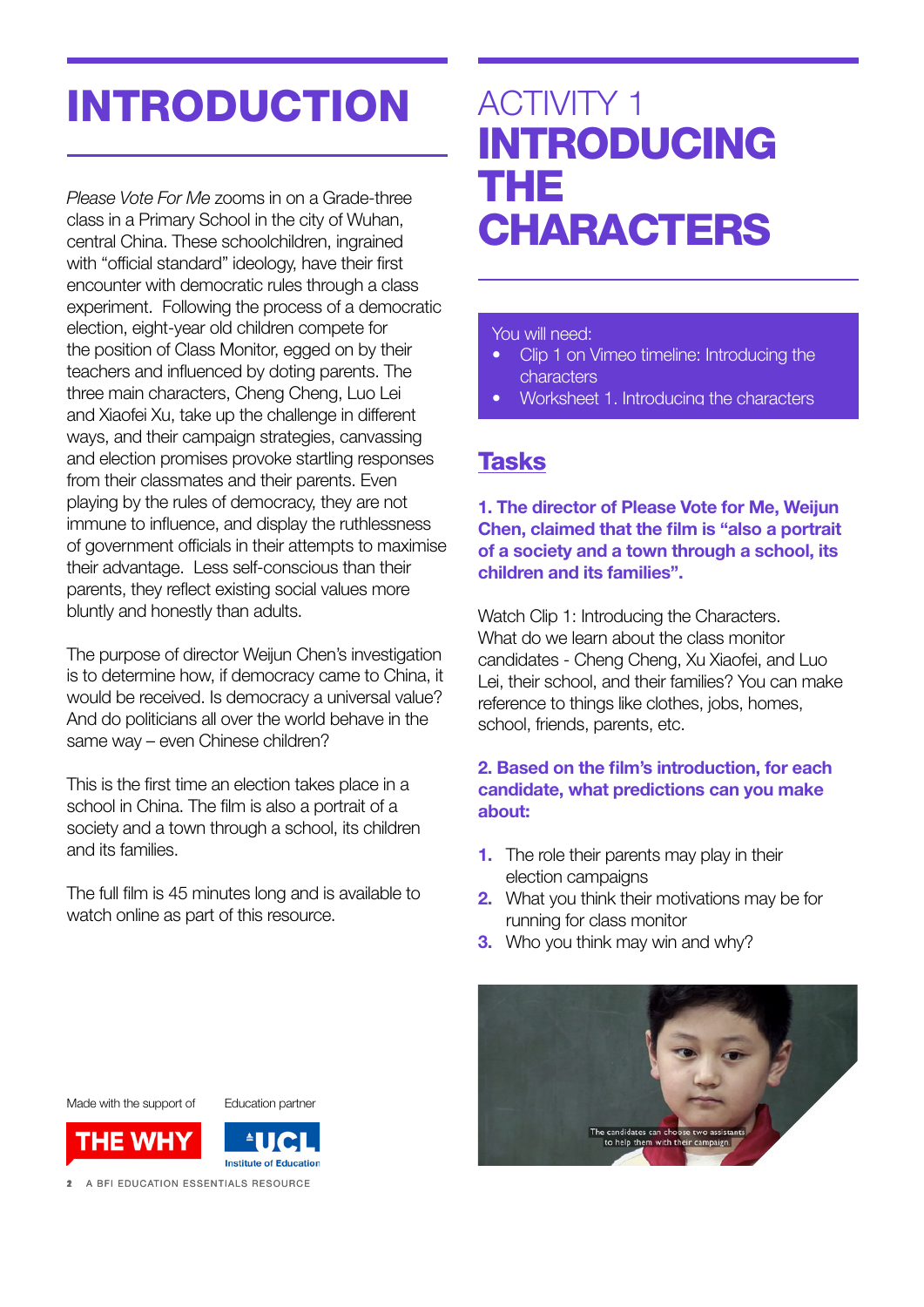







## Extension task

## March of the Volunteers

You will need:

- Clip 1 on the Vimeo timeline
- Worksheet 2: March of the Volunteers

In China, many schools sing the Chinese national anthem in the morning, whilst raising the nation's flag.

On the worksheet, fill in the missing characters from the national anthem, and answer the questions:

- What kinds of imagery do the words in the national anthem evoke?
- How might this be mirrored in the scenes of the schoolchildren's assembly shown in the clip?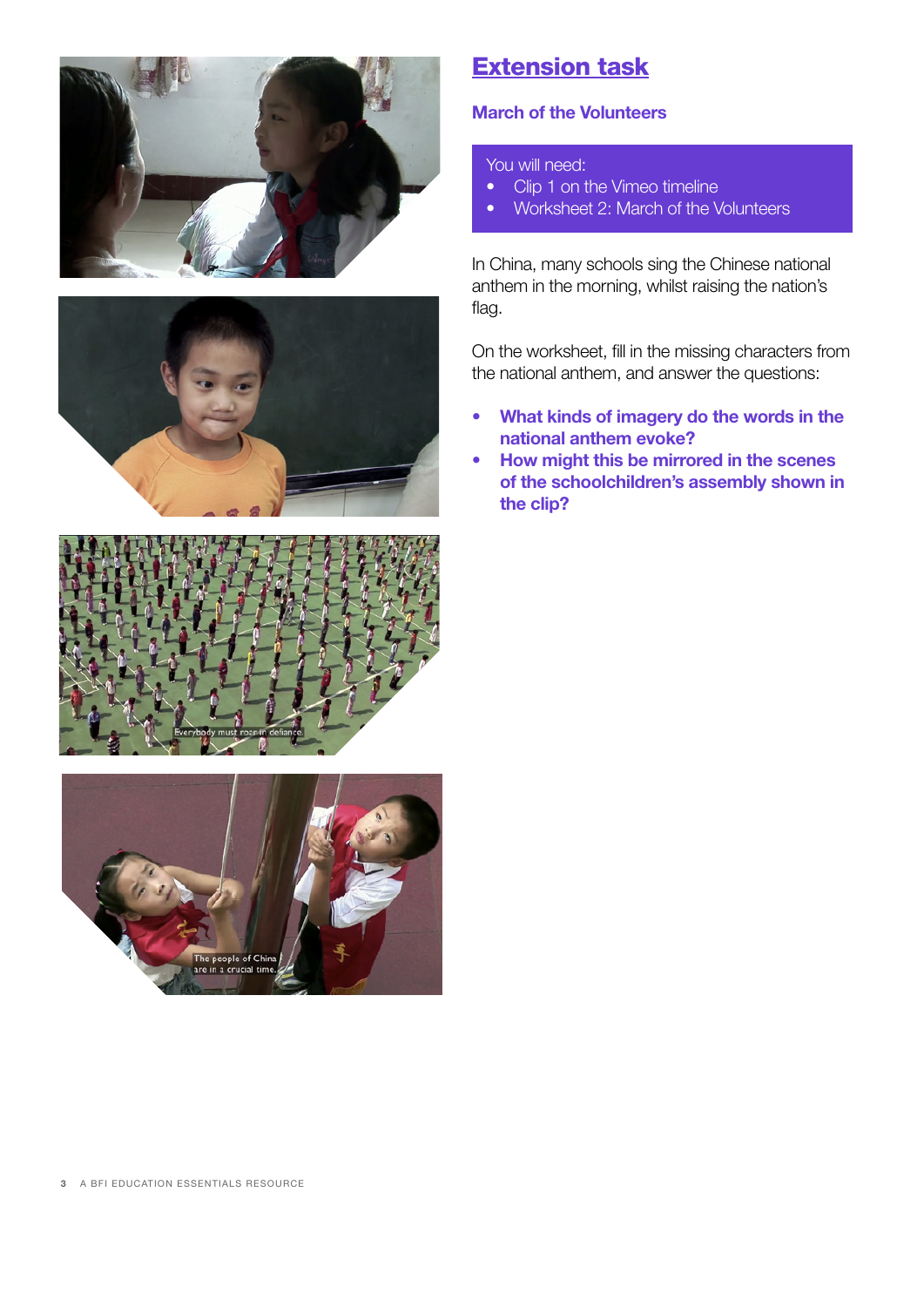## ACTIVITY 2 LANGUAGE **ACTIVITY Reading** <u>ACTIVITY</u>

## ACTIVITY 3 **LANGUAGE ACTIVITY Writing** <u>ACTIVITY</u>

## You will need: Reading

You will need:

- Worksheet 2: Reading
- Clip 2 on the Vimeo Timeline Reading

#### Task • Worksheet 2: Reading  $\overline{\text{c}}$  and  $\overline{\text{c}}$  on the Vimeo Timeline - Reading  $\overline{\text{c}}$

On the worksheet, read each of the passages and underline the part(s) you think are wrong<br>cases which the film aline. Change them according to the film clips. Change them by writing the correct sentences in Chinese characters. An example is given.

成成 Chengcheng 罗雷 Luo Lei<br>Estis vicinis given. 晓菲 Xiaofei  $\frac{1}{2}$  and film clips. Change them corrected them corrected them corrected them contains them corrected them contains the matrix of the change of the change of the change of the change of the change of the change of th  $\frac{1}{2}$ 



这是一个小学, 这是一个三年级的班。这个班有 男学生,没有女学生。老师是女的,她穿黑色的 上衣, 她很亲切。

Correction: 这个班有男学生,也有女学生。  $\alpha$ VONCUNO.<br>'<del>\*</del> A <del>MT Z O 24 H = 14 Z L 24 H =</del> 01 卯日<del>カナエ</del>,

### Correction: <u>Extension: Translation</u>

41 A BFI EDUCATION ESSENTIALS RESOURCE **into English. Translate one of the passages above** 

## You will need: Writing

You will need:

- Worksheet 3: School Magazine
- Clip 3 on the Vimeo Timeline Writing

#### Task • Worksheet 3: School Magazine  $\overline{\text{ask}}$

You are writing an article for your school magazine about the class monitor election.<br>You can facus an ana of the three condidate You can focus on one of the three candidates.

In your article, refer to the following points: You are writing an article for your school  $\frac{1}{2}$  m you are lot the class monotoning points.

- A brief introduction to the school
- What the class is like
- The appearance of the candidate including their clothes effer ciones<br>Film to the school to the school to the school to the school to the school to the school to the school to the s
- The personality of the candidate • The person latity of the  $\sim$
- Do you think he/she will become the class monitor? Justify your opinion.

Write approximately 60 - 80 characters in Chinese.  $\frac{1}{2}$  $\frac{1}{2}$  application that the control becomes the class of the control  $\frac{1}{2}$ 

### monitor? Justify your opinion. **Extension: Writing**

## **You are emailing your friend about how Luo Lei's father helps him prepare for the election.**

You can refer to the following points:

- Where they are and what the room is like
- The appearance of father and son including the clothes they wear
- What the father suggests Luo Lei should do
- The festival that Luo Lei's father mentions and what you know about the festival

Write approximately 60-80 characters.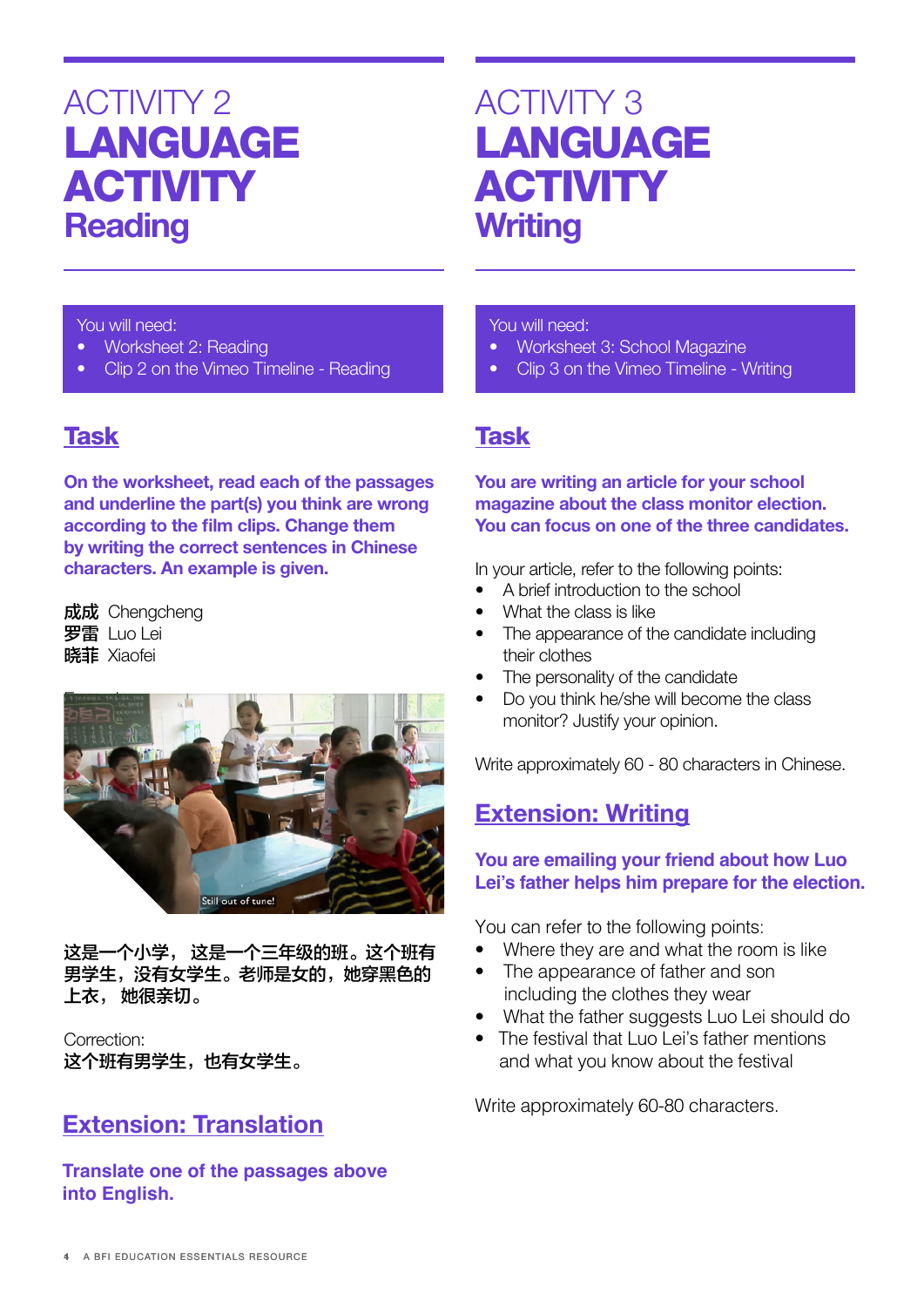## ACTIVITY 4 **DEMOCRACY**

You will need:

- Clip 4 on Vimeo timeline: Monorail
- Clip 5 on Vimeo timeline: Debate
- Worksheet 4. Democracy



*Please Vote for Me* is a film about **democracy**.

The word democracy describes a form of government in which people have a say in how the government is run. They do this by voting. Democracies are different from dictatorships. In the UK, people can vote for a political party to represent them.

Does China have a democracy?

Since the formation of the People's Republic of China (PRC) in 1949, China has been a "one-party State". This means that only one political party, the Communist Party of China, governs the country without opposition.

Since 2012, China has referred to itself as having a **Consultative Democracy**. Despite not being able to vote in general elections, people may still participate in decision-making through a process of consultations.

The film's experiment in voting introduces a new type of democracy to the Chinese school children, one that ensures the whole class will decide on who will 'govern' them. However, the children's parents play a huge role in influencing their campaigns. This gives us a strong insight into how some processes of democracy may be considered unfair, or be questioned.

## Task

### Watch clip 4: Monorail, and answer the following questions on the worksheet:

- **1.** Why does Luo Lei's father suggest the class go on the monorail ride? Think about the values that he places on the trip.
- 2. Is there evidence in the clip that this worked?
- **3.** Do you think the monorail trip was fair? Explain your answer.

## Watch clip 3: Debate, and answer the **clip 5** following questions on the worksheet:

- 1. Are the topics debated what you would expect for a class monitor campaign? Do you consider this to be a democratic process? Explain your answers.
- 2. Imagine you are running for class monitor against one of the candidates.Write a debate speech (in Chinese if you can!) What 3 key points would you include?